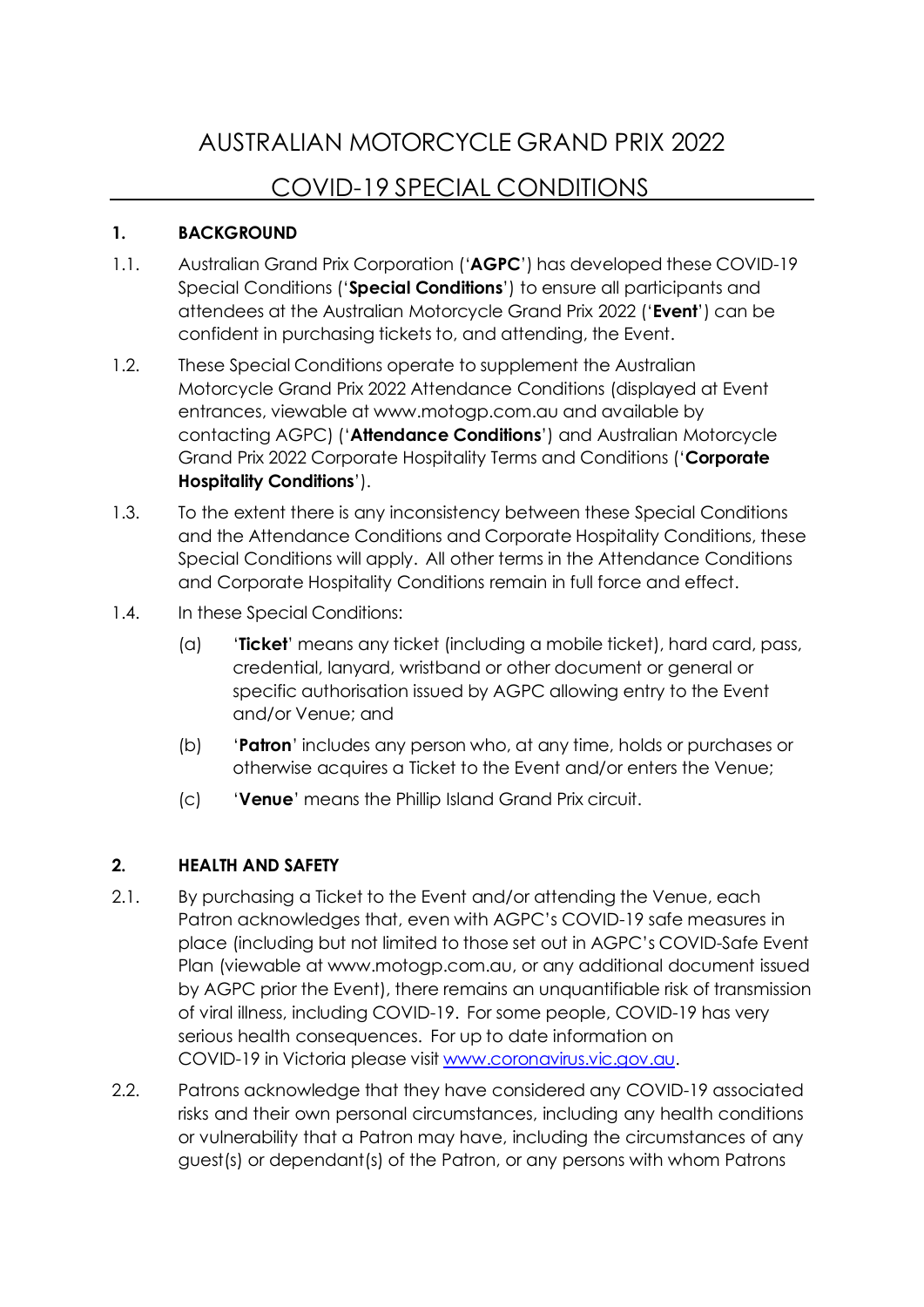will be in close contact following attendance at the Venue.

- 2.3. AGPC will rely on the purchase of a Ticket and/or entry to the Venue as each Patron's acknowledgement and acceptance of the Attendance Conditions and these Special Conditions, and proceed on the basis that all Patrons acknowledge and accept these risks to enter the Venue.
- 2.4. AGPC strongly recommends that you install the Australian Government COVIDSafe App and the Service Victoria App on your mobile device, with Bluetooth activated prior to entering the Venue.
- 2.5. Patrons acknowledge and agree that their Ticket and attendance at the Event and Venue is subject to any COVID-19 related restrictions, regulation, policy or health directive issued by any federal, state or municipal government authority (or as required to be issued by AGPC) as applicable to Patrons, the Venue and/or the Event ('**Health Directive**').
- 2.6. It is each Patron's sole responsibility to ensure they do not enter the Venue if they (or anyone in their party):
	- (a) are required to self-isolate or quarantine at any time during the Event; or
	- (b) are exhibiting signs of COVID-19 (as those symptoms are recognised and published by the Victorian Department of Health ('**DH**') and updated from time to time) ('**COVID-19 Symptoms**'); or
	- (c) are not permitted to attend the Event and/or enter the Venue as a result of any Health Directive;
	- (d) do not hold any pass, permit, certificate or similar which Patrons are required to hold in order to attend the Event under any Health Directive (or a valid exemption from such requirements).
- 2.7. Patrons will be denied entry to the Venue should they:
	- (a) have or show any COVID-19 Symptoms as detected prior to the Event or at the point of entry to the Venue, in AGPC's sole discretion; or
	- (b) not be permitted to attend the Event and/or enter the Venue as a result of any Health Directive;
	- (c) not hold any pass, permit, certificate or similar which Patrons are required to hold in order to attend the Event under any Health Directive (or a valid exemption from such requirements).
- 2.8. A Health Directive may be issued prior to or during the Event, which may require the following:
	- (a) collection of Patrons' contact information (including Patrons' name, phone number, date and time of entry and exit through the use of the Victorian Government QR code or other device/app or method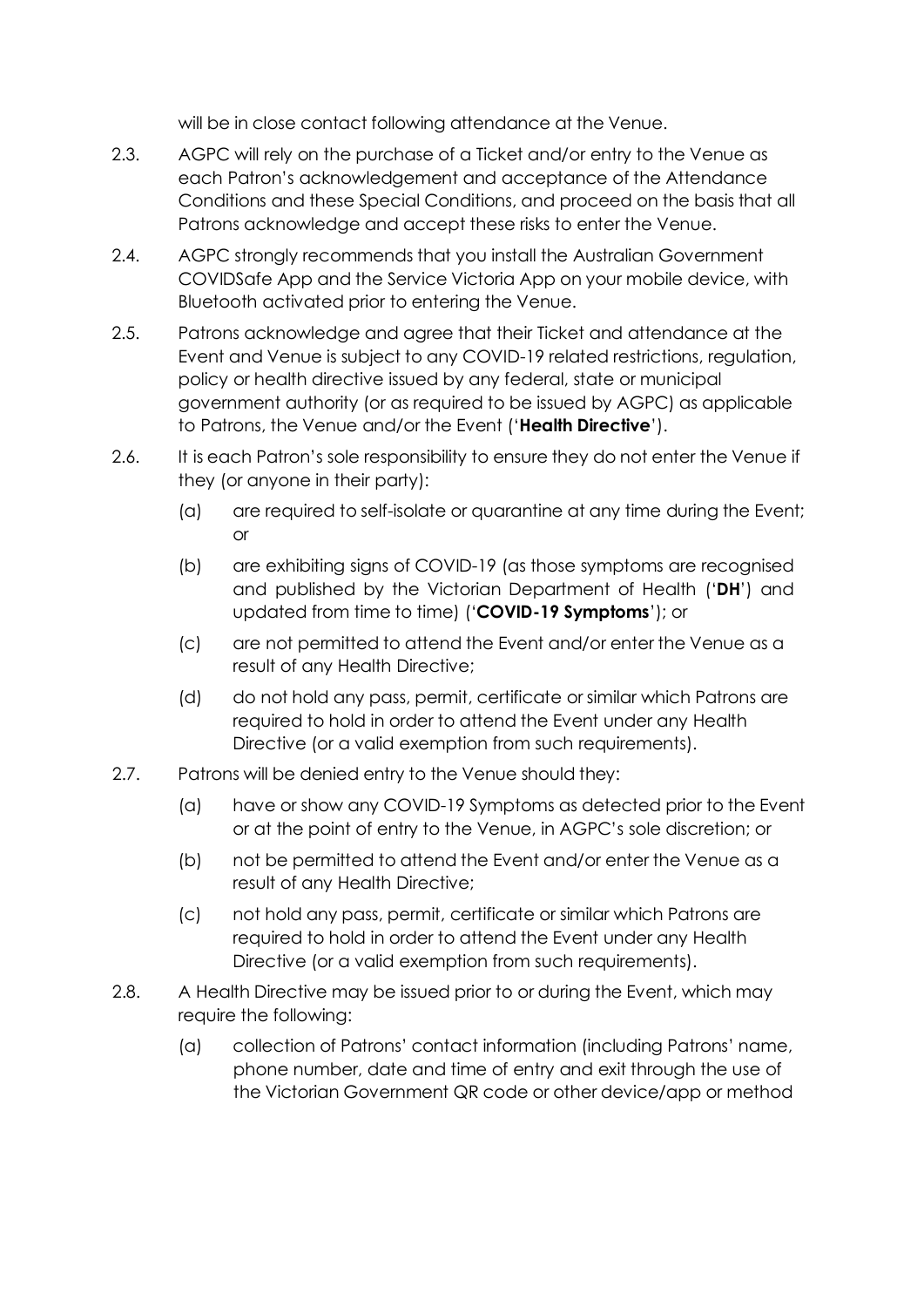of collecting that information) for the purpose of contact tracing in the event of a positive COVID-19 diagnosis as required by DH) and as further set out in AGPC's Privacy Policy;

- (b) undertaking health and temperature screenings upon entry, as required;
- (c) submitting to COVID-19 testing, as required;
- (d) proof of the Patron being tested for COVID-19 during a specified period of time prior to the Event, and the Patron's test being negative;
- (e) proof of the Patron having received at least two (2) doses of a COVID-19 vaccination (or proof of the Patron being exempt from any Health Directive requiring Patrons to be vaccinated);
- (f) abiding by any seating or zoning arrangement, including any person density requirements implemented by AGPC;
- (g) adhering to social distancing where possible (which means maintaining a distance of at least 1.5m from other Patrons) and highlevel hygiene practices (e.g. hand hygiene, wearing of a mask as required by DH, and the use of cashless transaction at the Event);
- (h) utilisation of E-tickets and scanning out (if required) when leaving the Venue if a Patron intends to return; and
- (i) any other DH restriction or requirement as issued from time to time relevant to the Event.
- 2.9. A Patron who does not comply with a Health Directive may be deemed in breach of the Special Conditions and/or Attendance Conditions and may be denied entry or evicted from the Venue, in AGPC's sole and absolute discretion. In such circumstances, Tickets will not be exchanged or refunded unless required by law (including the Australian Consumer Law).
- 2.10. Patrons agree to comply with all guidance and direction provided by any Authorised Person (as that term is defined in the Attendance Conditions) or AGPC Covid marshals ('**Covid Marshal**') located throughout the Venue, at any time during the event.
- 2.11. Failure to comply with the guidance and direction of an Authorised Officer or Covid Marshall may result in a Patron being evicted from the Venue at AGPC's sole and absolute discretion. In such circumstances, Tickets will not be exchanged or refunded unless required by law (including the Australian Consumer Law).

### **3. VENUE**

3.1. Patrons acknowledge and agree that the Venue may be subject to COVID-19 measures, which may include dividing the Venue into different zones and/or precincts ('**Precinct**') (each with Patron capacity limits) and that a Ticket may only grant access into the Precinct designated on the Patron's ticket.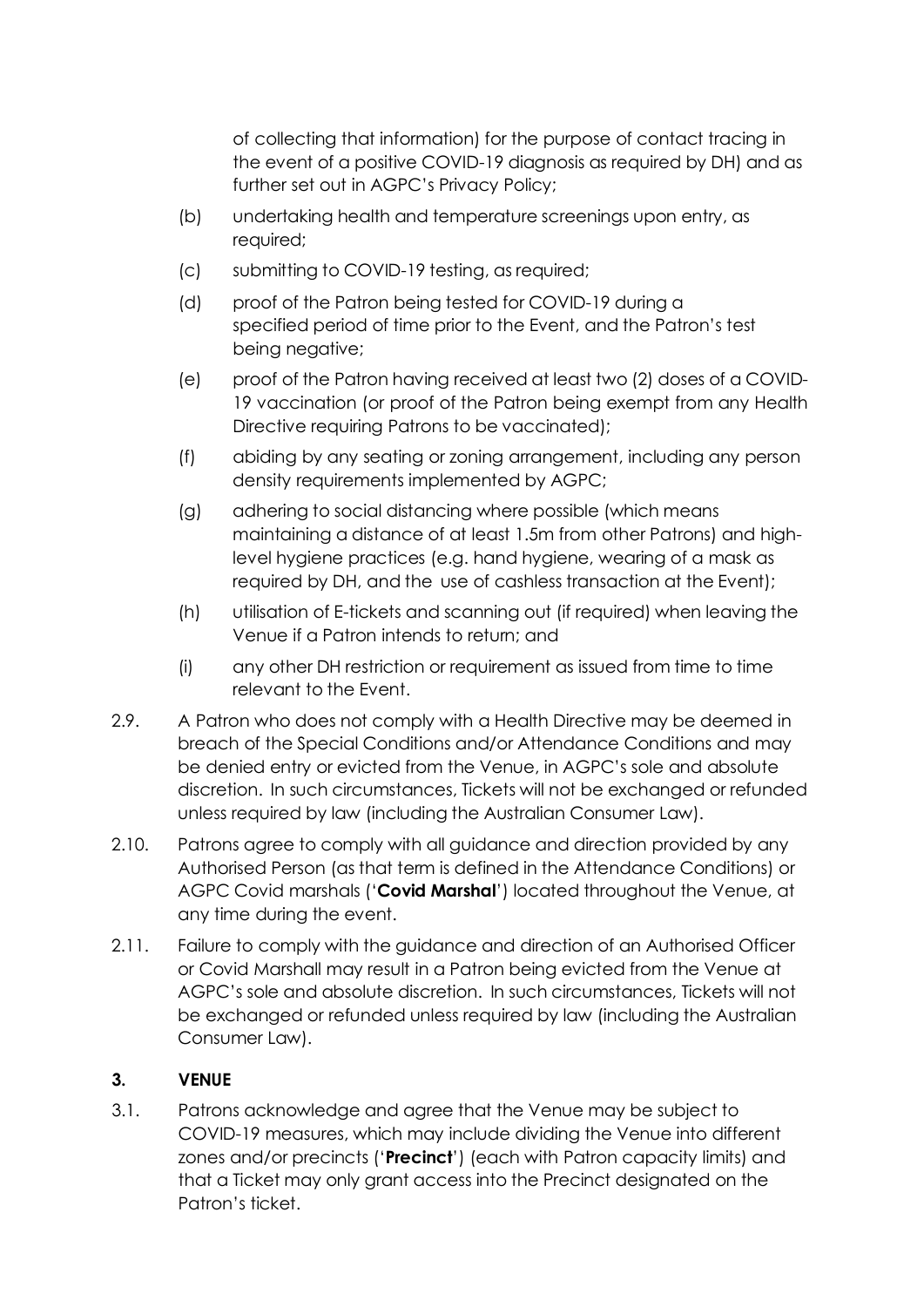# **4. TICKET CANCELLATION OR CHANGES**

- 4.1. Patrons acknowledge that a Ticket purchased to the Event, may be subject to:
	- (a) cancellation if there is a reduction in attendance capacity at the Venue and AGPC can no longer accommodate the Patron ('**Ticket Cancellation**'); or
	- (b) changes in respect of the Venue or facility layout (including Precinct, viewing areas, entertainment offering, or other conveniences and attractions) ('**Ticket Change**').

# **5. REFUNDS**

- 5.1. For the purpose of this Condition, the following definitions apply:
	- (a) '**Partial Refund**' means the difference in the total retail selling price of two Tickets (excluding any credit card fees) to be returned to the Patron by AGPC in AUD\$ (but excluding any on-seller commission or mark-up, currency conversion or exchange rates and any expenses or costs incurred by a Patron in connection with the Event).
- 5.2. A Patron will be eligible for a Partial Refund if:
	- (a) a Ticket Change occurs; and
	- (b) the Patron's Ticket is re-issued for a different Precinct;
	- (c) and the total retail selling price of the Patron's original Ticket is greater than the total retail selling price of the Patron's re-issued Ticket.
- 5.3. A Patron will not be entitled to a Partial Refund (unless required by law including the Australian Consumer Law) in the following circumstances:
	- (a) a Patron is in breach of these Special Conditions and/or the Attendance Conditions;
	- (b) a Patron does not comply with a Health Directive and is refused entry or required to leave the Venue due to non-compliance with a Health Directive:
	- (c) a Patron is well and does not wish to attend the Event due to fears of exposure to COVID-19;
	- (d) a Patron elects not to attend the Event at their own discretion; or
	- (e) a Patron attends the Event and subsequently elects to leaves part way through due to feeling unwell.
- 5.4. If a Patron is unable to attend the Event for any reason, the Patron can resell their ticket through the approved resale platform.

## **6. PAYMENT OF REFUND**

6.1. A Patron accepts that where AGPC is required to issue a Full or Partial Refund under these Special Conditions, AGPC will use the credit card or direct debit details provided by the Patron at the time the tickets were purchased . If the Patron requires the Refund to be processed by alternative